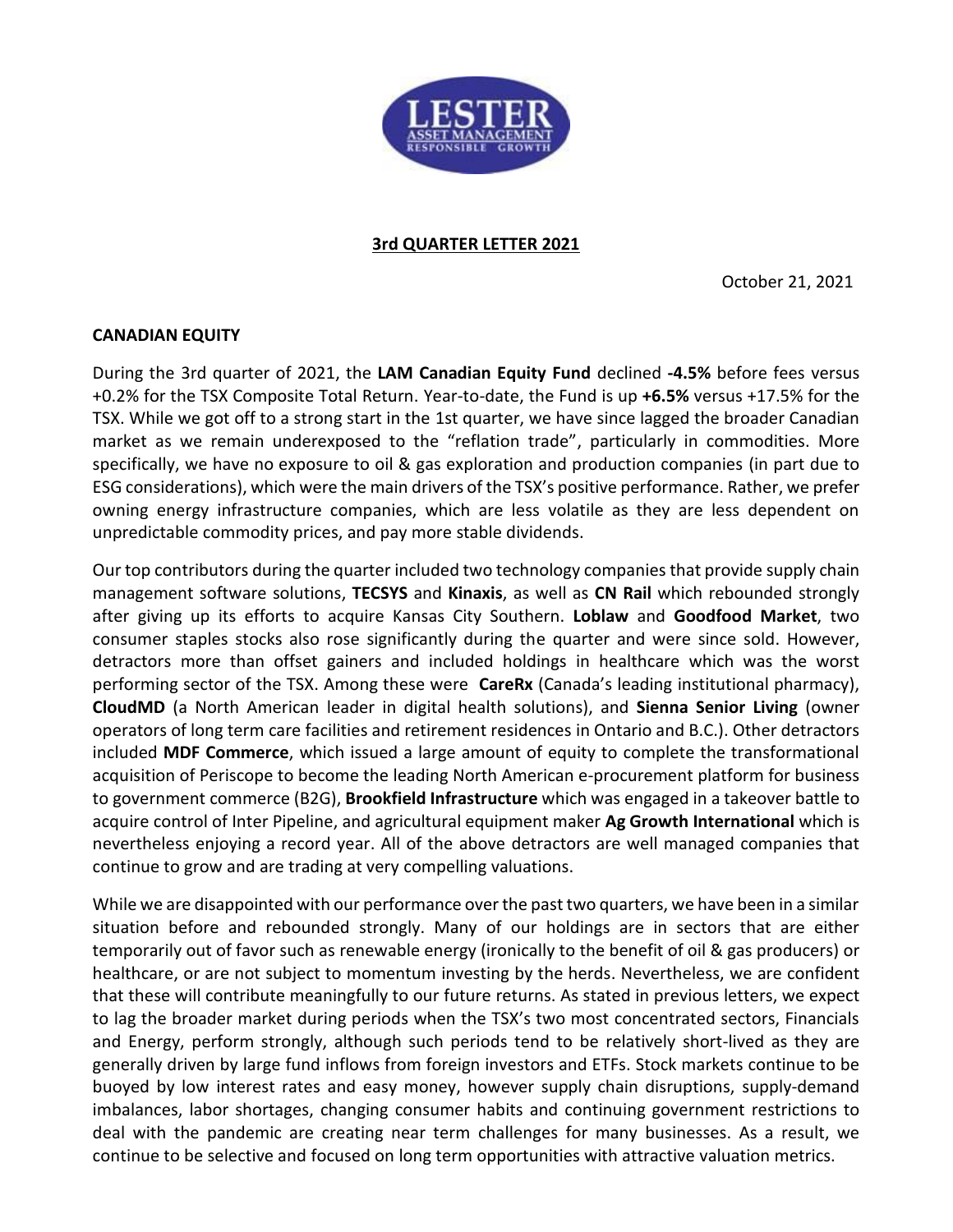# **U.S. EQUITY**

During the 3rd quarter, our U.S. portfolios were down **-1.8%** versus a slight increase of +0.6% for the S&P 500. Year-to-date, we are up **+10.2%** versus +15.9% for the S&P500. From an industry perspective, our underperformance was due to our underweight positions in the Information Technology sector and to a lesser degree in Financials. We have also held a large cash balance throughout the year due to high valuations. On specific stocks, **Activision Blizzard** was our biggest laggard amid allegations of discrimination in the workplace which was promptly dealt with by the company. The stock is extremely cheap and has the best video gaming library in the business. **T-Mobile**, a long-time core holding of ours, was also a big detractor as the telecom sector was hit by increased competition in broadband. However, T-Mobile is mainly a wireless carrier not a wireline supplier of broadband, thus, we are confident its stock will rebound. Our biggest contributors were **Fifth Third**, a Midwest regional bank, and **Booking Holdings** which is benefitting from the eventual end of the pandemic travel ban.

We sold some high quality companies that reached our targets such as **O'Reilly Automotive** and **Union Pacific**, and have replaced them with **Ross Stores**, an off-price retailer in the U.S. and **Norfolk Southern**, a railroad which should benefit from a rebound once supply chain issues are resolved. We continue to hold an average cash balance of close to 6% and are ready to buy on any market-related pullbacks. In particular, we are looking to further increase the quality of the portfolio and add to our technology exposure on a sell-off.

## **FIXED INCOME**

The 3rd quarter was relatively quiet in terms of interest rate volatility, except for the last week of September. For most maturities, interest rates rose rapidly by over 0.25% in the days leading up to the end of the quarter, pushing the quarterly performance of many bond indices into negative territory. Our short duration positioning and overweighting in preferred shares helped our performance. The **LAM Canadian Fixed Income Fund** ended the quarter with a gross return of **+1.0%** versus -0.5% for the Canada Universe Bond Index and +0.3% for the Hybrid Bond Index. Year-to-date, we are well ahead with a gross return of **+3.8%** versus -4.0% for the Canada Universe Bond Index and -0.3% for the Hybrid Bond Index.

Several notable events took place during the quarter, although some did not have much impact on the market such as central bank speeches and the Canadian elections. On the other hand, the end of the quarter was tainted by several significant events that pushed interest rates up and increased volatility in equity markets. Among them, China, which is facing a debt crisis that is shaking up the real estate sector, an electricity shortage that is shutting down factories, and the first slowdown in the country's manufacturing activity since the start of the pandemic. In the United States, the return of uncontrolled inflation fears, which could encourage the Federal Reserve to raise interest rates faster than anticipated and thus cause an economic slowdown, has also caused nervousness in capital markets.

Our exposure to preferred shares with "floors" or with high dividend "reset rates" contributed greatly to our performance. The increasing scarcity of this type of investment and the movement in interest rates have benefitted this asset class. The Canadian Preferred Share Index was up once again, rising +2.8% for the quarter. In fact, preferred shares have been one of the best asset classes year-to date, with a gross return of more than +20%. The other reason for our outperformance is our exposure to shorter duration high yield corporate bonds such as **Secure Energy 7.25%** and **Nuvista 7.875%,** and high dividend yielding equities in the energy sector such as **Enbridge** and **TC Energy**, which performed well due to a combination of strong earnings, higher commodity prices, and positive news.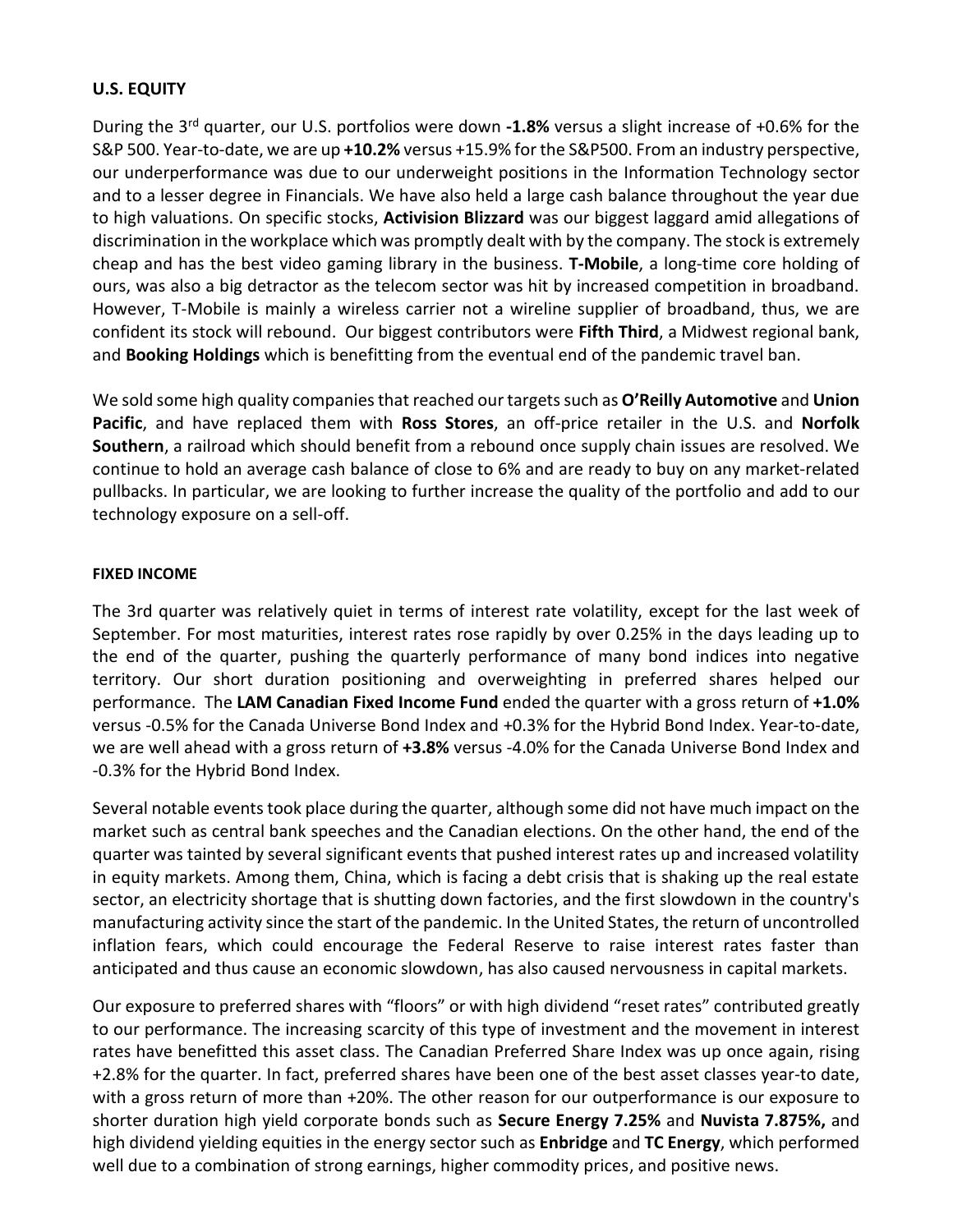For the coming quarters, volatility in bond markets will certainly be something to watch once again. We think that central banks announcing the end of quantitative easing (QE) may not be so negative for now. The market can adapt to the rhetoric, avoiding another "taper tantrum" as in 2013. The real risk lies in when short term interest rates finally begin to rise. This will have the effect of slowing down the economy which will make it more difficult and expensive for companies to finance themselves. It will also be important to see how central banks react to future economic data, specifically inflation. Moreover, it is hard to ignore the fact that the Consumer Price Index (CPI) is running at around 4% but that the Producer Price Index (PPI) is at around 6%. We would expect that many companies will want and need to pass on inflation to the consumer. On the positive side, the favorable commodity price environment remains beneficial to the Canadian economy.

#### **MACROECONOMIC OUTLOOK**

Media continues to be fixated on high reported "inflation" reflecting data published in the major indices and anecdotal evidence reported by companies and consumers. The current run up in prices, however, should be transitory. As we pointed out in our last quarterly letter, the sharp rise we have seen in many prices reflects the extraordinarily rapid global economic recovery following the outbreak of the pandemic which has caused temporary shortages and bottlenecks. In short, a supply shock. Prices not affected by the economic re-opening have remained subdued.

For most of the past two decades, the North American economy, as well as the EU, China, and Japan, have experienced powerful deflationary forces driven by chronic excess savings, technology, globalization, and low wages in less-developed countries. These factors will re-emerge as economic conditions normalize, as is already becoming evident. The rapid global economic rebound has already settled back markedly and will reduce demand while the supply shock is overcome by increased production. Growth in China has already slowed considerably, and 3<sup>rd</sup> quarter GDP growth in the U.S. is likely to be down versus past quarters, and probably revert to its long-term average of around 2%*.* Inflationary pressures typically lag economic growth by six months or more, so it seems reasonable to expect that bottlenecks and shortages will start to ease after year-end.

There are two concerns that have received a lot of attention from market observers. One stems from the sharp rise in house prices which may tend to push up rents, an important component of the CPI. The reality is that rents, and the overall cost of shelter (a much broader measure) in both the U.S. and Canada, have generally remained subdued as they did during previous bouts of rapid house price increases. The other concern is the big jump in fossil fuel prices – oil, natural gas and coal. This reflects the tremendous pressure in the fight against climate change by governments to phase out fossil fuel energy as fast as possible to protect the environment, as well as the trend towards ESG investing. This is a laudable objective that almost everyone would support. However, the resulting pressure does not reflect reality – the transition to a fossil-free world will take far longer than is widely assumed. Green energy production such as renewables have so far barely kept up with the growth in energy demand. Producers of fossil fuels have been forced to sharply curtail investment in new capacity because of the high cost of capital and the huge uncertainty over the terminal value of newly developed supply. The result is a massive disruption in global energy markets and sharp price increases in most parts of the world. When rising demand meets inelastic supply, prices always go up until demand gets choked off or more supply comes onstream. As they say: "The best cure for high oil prices are high oil prices", however, until supply and demand get back into balance, higher energy prices will persist.